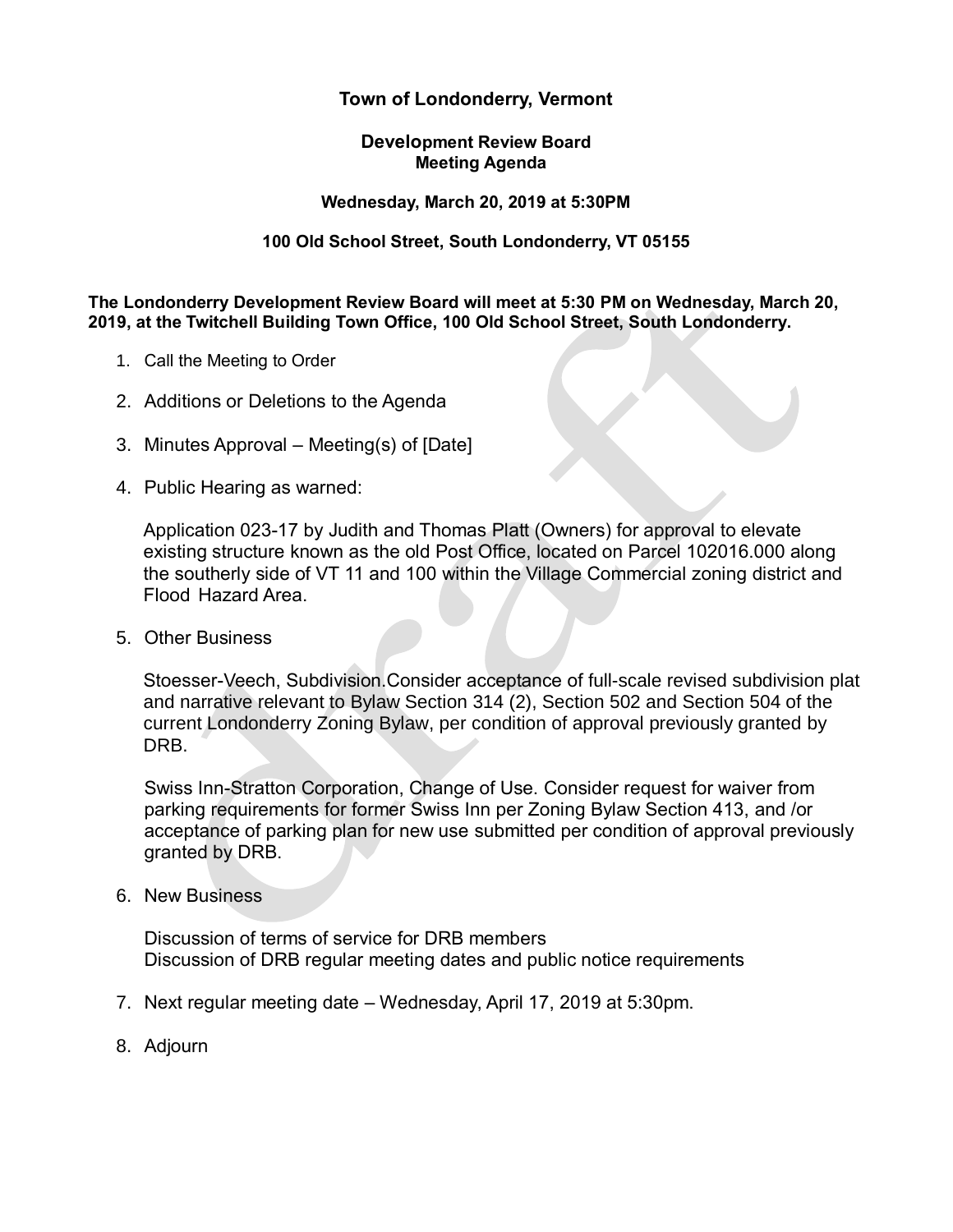# **Town of Londonderry, Vermont Development Review Board**

#### **Regular Meeting Minutes** Monday, March 20, 2019 Twitchell Building - 100 Old School Street, South Londonderry, VT

Board Members Present: Esther Fishman, Denis Pinkernell, John Lancaster, Bob Maisey, Terry Hill and Sven Fedorow.

### **Board Members Absent: Chris Laselle.**

Others in Attendance: Town Officials - Town Administrator/Zoning Administrator Shane O'Keefe. Members of the Public - Tom and Judith Platt, and Matt Beck, P.E.

# 1. Call meeting to order

Board Co-Chair Esther Fishman called the meeting to order at 5:30 PM.

### 2. Additions or deletions to the agenda

Sven Fedorow asked to add a discussion on procedural matters prior to future hearings. Esther Fishman added this discussion to New Business.

### 3. Minutes

Motion by Bob Maisey, seconded by John Lancaster, to approve the minutes of the meeting of February 20, 2019. Motion PASSED with Esther Fishman, John Lancaster, Bob Maisey and Sven Fedorow voting aye, and both Denis Pinkernell and Terry Hill abstaining due to their not being in attendance at the meeting.

# 4. Public Hearing as warned:

A. Application 023-17 by Judith and Thomas Platt (Owners) for approval to elevate existing structure known as the old Post Office, located on Parcel 102016.000 along the southerly side of VT 11 and 100 within the Village Commercial zoning district and Flood Hazard Area.

Co-Chair Esther Fishman opened the public hearing on this matter at 5:35 PM. All present introduced themselves to one another.

The Board reviewed a written narrative, dated February 13, 2019 from Matt Beck, P.E. that addresses Section 205 of the Zoning Bylaw pertaining to compliance with the floodplain regulations. Beck spoke in detail about the letter and its attached plans, noting that the new floor of the building would be approximately 5 inches above the base flood elevation. There would be no basement in the building as the existing basement would be filled with aggregate material topped by a concrete slab, thus resisting unbalanced hydrostatic loads.

Beck stated that the project is not altering any watercourse, or further impacting the flow of the river, as there is no change to the building footprint. He provided to the Board several maps depicting the building in relation to the special flood hazard area and the floodway. He claimed that the building is not in the mapped floodway, but all but the front of the building is in the special flood hazard area.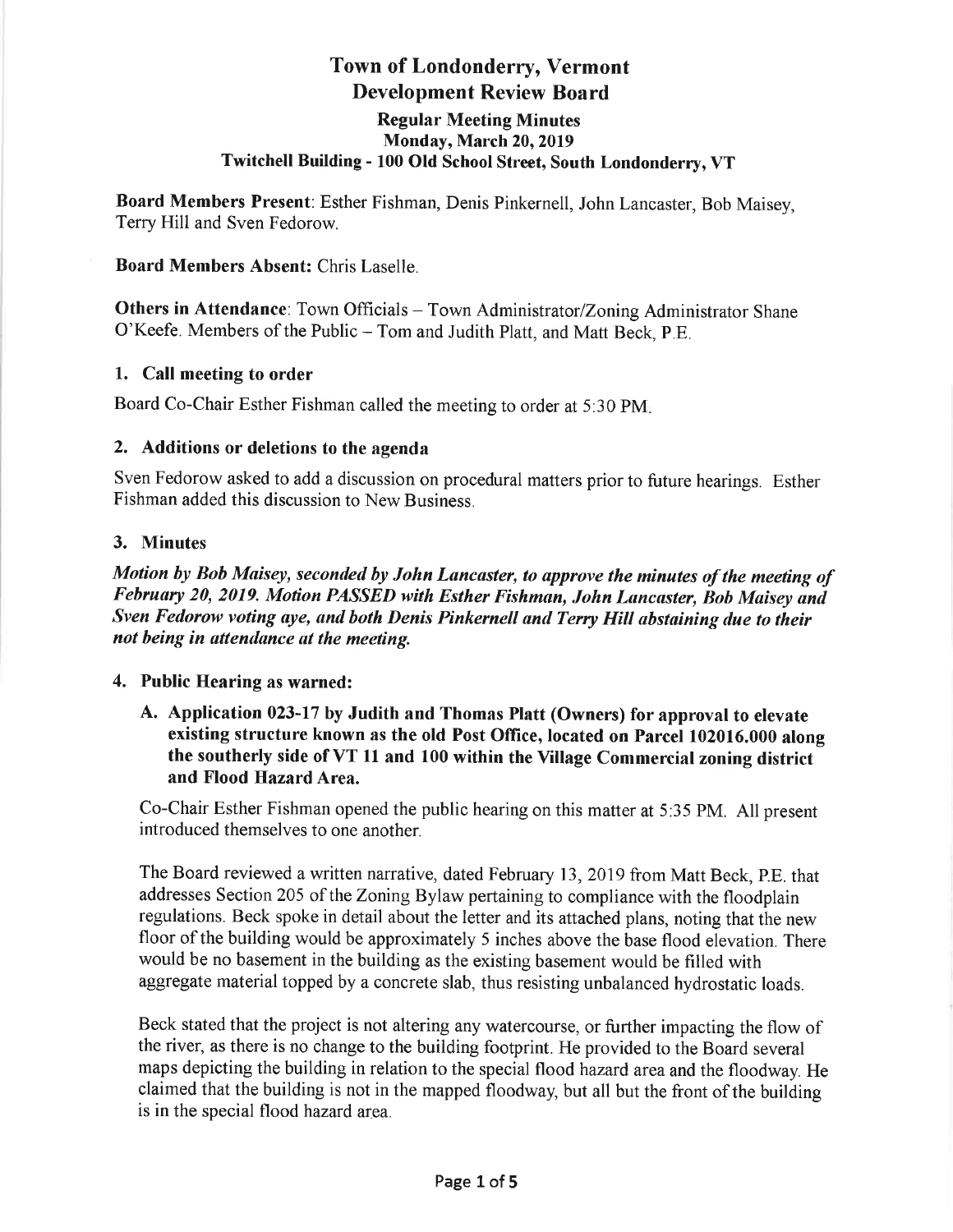The heating oil tank will be removed from the building basement, and it is likely that it will be replaced by a buried propane tank stated Mr. Platt. Platt also state that There will be no changes to the existing onsite wastewater system, which dates from approximatey1963.

The Board reviewed with Beck the specific standards under Zoning Bylaw Section 205(m). It was agreed that subsections 6, 10, 11, 12 and 13 were not applicable to this project.

It was noted that an elevation certificate would need to be issued after the building is elevated.

The public hearing was closed at 6:05 PM, and it was noted that the Board would deliberate on this matter later in the meeting.

Beck and the Platts left the meeting.

### 5. Other Business

A. Stoesser-Veech, Subdivision. Consider acceptance of full-scale revised subdivision plat and narrative relevant to Bylaw Section 314 (2), Section 502 and Section 504 of the current Londonderry Zoning Bylaw, per condition of approval previously granted by DRB.

Following up from the public hearing and Board vote on this matter on December 19, 2018. the Board reviewed a revised plat and letter dated February 27, 2019 from surveyor Brownson Spenser requesting waivers from Sections 314 and 504 of the Zoning Bylaw. This information was submitted in response to the Board's decision on this project, dated February 3, 2019, whereby the proposed subdivision was approved conditioned upon "(r)eceipt and acceptance of a full-scale revised plat with additional information as applicable and required by Section 314(2), Section 502 and Section 504 of the current Londonderry Zoning Bylaw".

There was lengthy discussion about some of the information for which waiver is requested being readily available from the Vermont Agency of Natural Resources mapping resources.

Due to lack of adequate information in the submittals from the applicant, the Board did not vote to approve or accept the plat or requested waivers.

It was the consensus of the Board that the Zoning Administrator should write a letter to the applicant requesting a written rationale/justification for each requested waiver or, in alternative, inclusion in the plat of the readily available mapping information, particularly the following:

- Critical wildlife habitat (including rare and endangered species)
- Steep slopes/shallow soils
- Prominent geological features.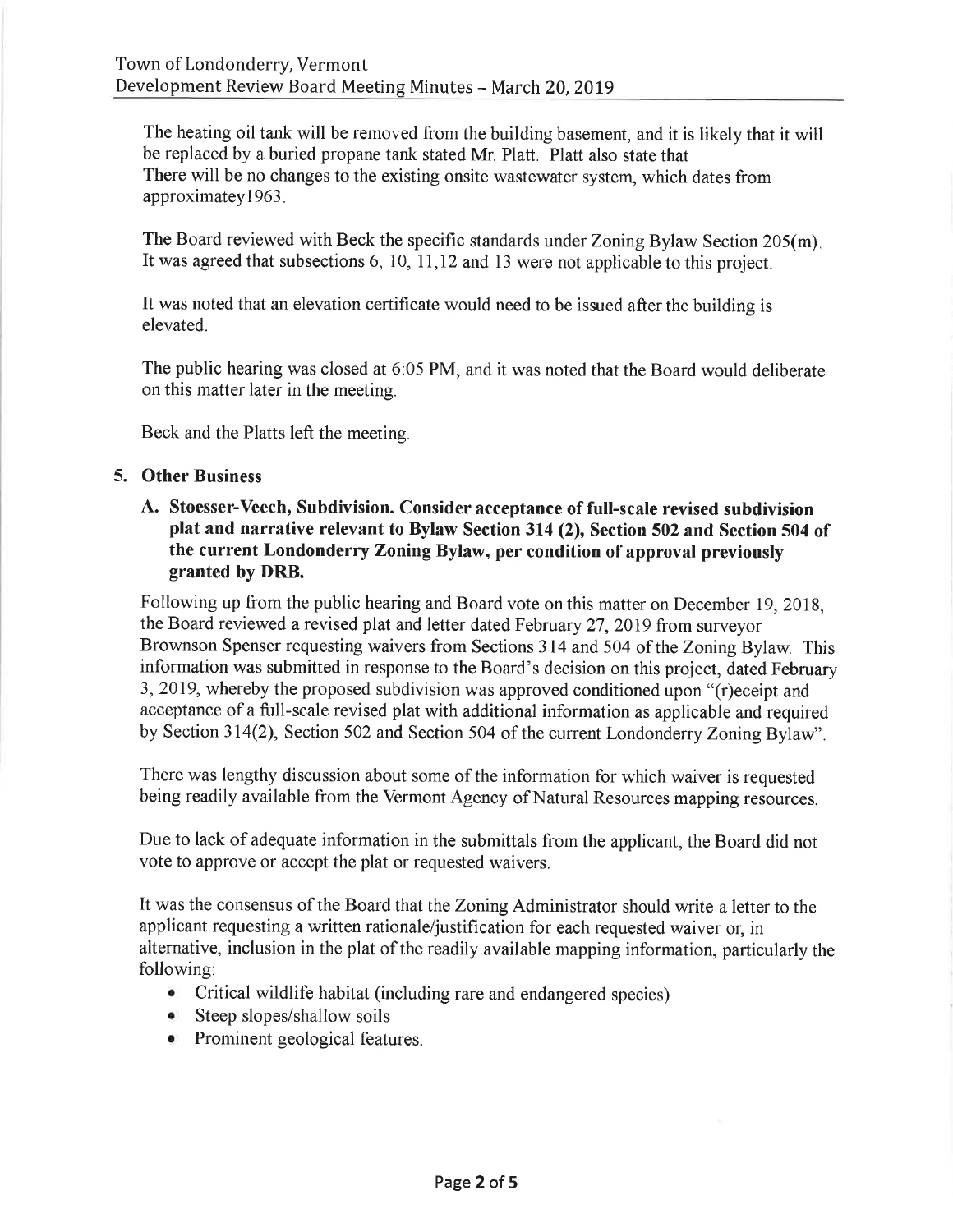## B. Swiss Inn-Stratton Corporation, Change of Use. Consider request for waiver from parking requirements for former Swiss Inn per Zoning Bylaw Section 413, and /or acceptance of parking plan for new use submitted per condition of approval previously granted by DRB.

Following up from the public hearing and Board vote on this matter on February 20, 2019. the Board reviewed a revised parking plan submitted on March 15, 2019. This information was submitted in response to the Board's vote on February 20, 2019 to authorize a change of use to a boarding house for seasonal employees, with the following conditions: "1) Submittal of a parking plan depicting a minimum of 25 spaces meeting the specifications of the Zoning Bylaws Section 413 Parking and Article IV General Regulations for Lodging - Parking Spaces, prior to receipt of the zoning permit; 2) Compliance with the Zoning Bylaws Section 414 Performance Standards; and 3) no public use is approved with this permit".

O'Keefe noted that the applicant had submitted a parking plan that he had determined was inadequate, and that the applicant resubmitted another plan that again did not meet required dimensional specifications. The applicant had also submitted a request for waiver pursuant to Section  $413(E)(4)$  of the Zoning Bylaw, which pertains to parking reductions for elderly and/or affordable housing units. O'Keefe stated that he subsequently rendered a decision on the number of parking spaces actually required, noting that the new use, absent the restaurant, would have a diminished parking requirement and the site was coming into greater conformance with the Zoning Bylaw by virtue of the approved change of use. The applicant submitted a new parking plan showing 17 parking spaces and adequate vehicular circulation within the designated parking area, which the Board had before them for consideration.

There was discussion about additional parking areas on the property should there be a need in the future, and the applicability of the parking waiver requested by the applicant. The Board also discussed the nature of the public use restriction approved at the previous meeting.

Motion by Sven Fedorow, seconded by Bob Maisey, 1) to amend condition 1 of the Board's decision from February 20, 2019, to reflect that a minimum of 17 parking spaces are to be delineated for this project, the basis for this being that the change of use reduces the degree of noncompliance of the property; 2) amend condition 3 of the Board's decision from February 20, 2019, to reflect that there shall be no nonemployee use of the Boarding House until such time as a revised parking plan is accepted by the Board that delineates or reserves additional parking areas; and, 3) to accept the parking plan as submitted on March 15, 2019. Motion PASSED unanimously.

Motion by Terry Hill, seconded by Denis Pinkernell, to accept the request for waiver of the number of required parking spaces for this specific project per Zoning Bylaw Section 413(E)(4) of the Zoning Bylaw. Motion FAILED unanimously.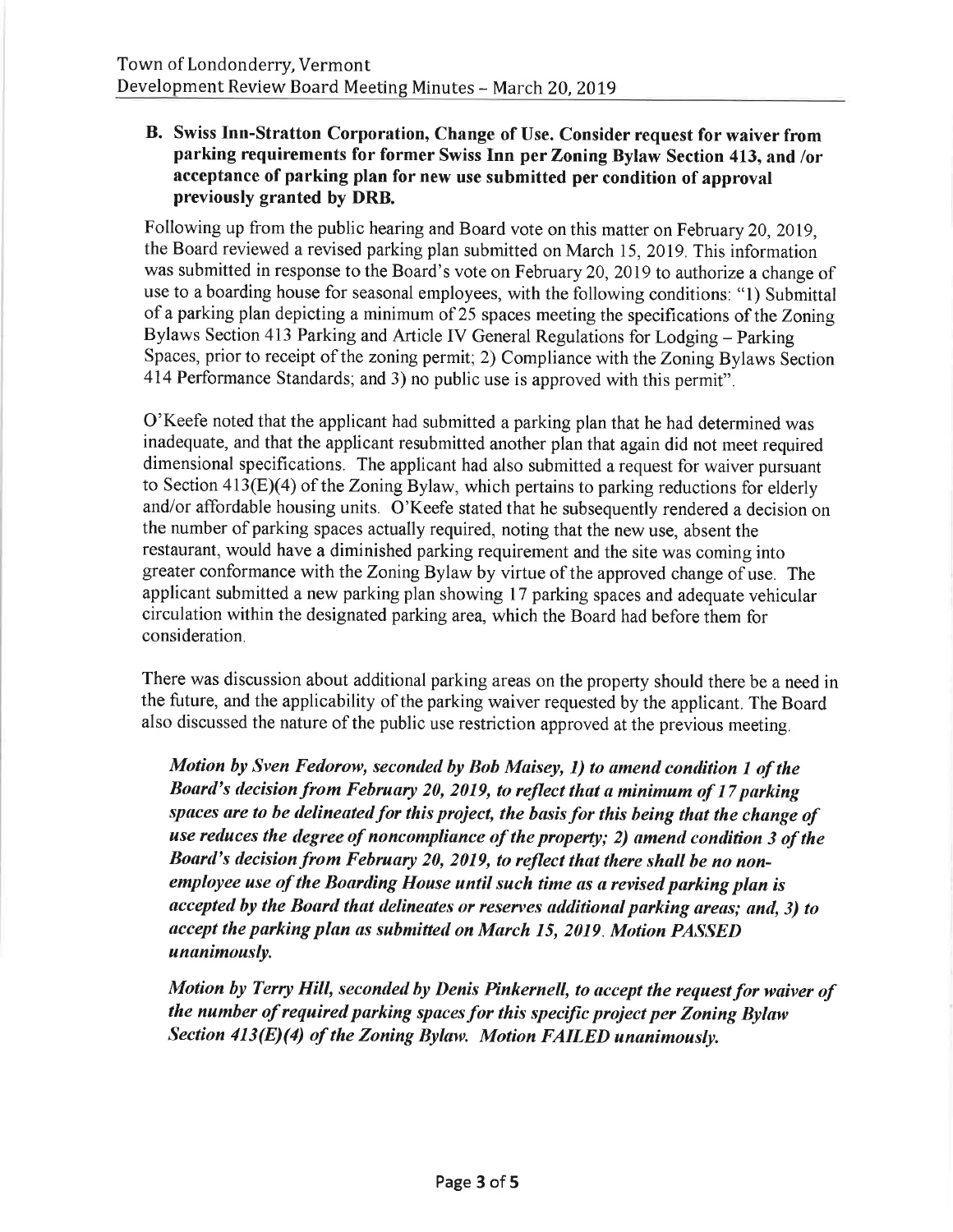At 6:45 pm the Board entered private deliberative session. At 6:47 the Board discontinued deliberative session and made the following announcements:

Application 023-17 by Judith and Thomas Platt (Owners) for approval to elevate existing structure known as the old Post Office, located on Parcel 102016.000 along the southerly side of VT 11 and 100 within the Village Commercial zoning district and Flood Hazard Area.

Motion by Bob Maisey, seconded by Terry Hill, to grant conditional use approval, per Zoning Bylaw Section 205(H), to elevate the subject building at or above the base flood elevation with the following condition: 1) that the property owner shall provide an updated elevation certificate acceptable to the Zoning Administrator prior to any occupancy or use of the subject building. Motion PASSED unanimously.

# 6. New Business

# A. Discussion of terms of service for DRB members

The Board discussed O'Keefe's recommendation that the Board members have defined terms of office to allow for there to be opportunities for others to serve the community, and also to allow existing members to step off the Board without having to resign. It was recommended that terms be for three years, but that there be staggered transitional terms at this time that would become three-year terns at their end. He also suggested that terms begin and end in the fall of the year as the work of the Board heads into a slower time of year.

There was a brief discussion about the number of meetings attended by Board members each year, and a lengthy discussion about how appointments are made by the Selectboard and which staggered terms were preferred by existing Board members.

Motion by Denis Pinkernell, seconded by Sven Fedorow, to recommend the following terms of office for its existing members, commencing on October 1, 2019: Denis Pinkernell, Chris Laselle and John Lancaster **Three 3-Year Terms:** Two 2-Year Terms: **Esther Fishman and Terry Hill Two 1-Year Terms: Bob Maisey and Sven Fedorow Motion PASSED unanimously.** 

It was noted that an alternate Board position remains vacant and still needs to be filled.

# B. Discussion of DRB regular meeting dates and public notice requirements

The Board reviewed three Board meeting schedules for the coming year prepared by O'Keefe, with each including hearing notice deadlines and application deadlines. He noted that the present practice does not provide adequate public notice and the schedule needs to change accordingly. Either the application submission deadline needs to be extended, establishing a 36-day period between application deadline and the Board meeting on the third Thursday each month, or meetings could be held on the third Thursday which would allow for a 30-day period.

It was noted that the Planning Commission just had its terms of office approved by the Selectboard this week.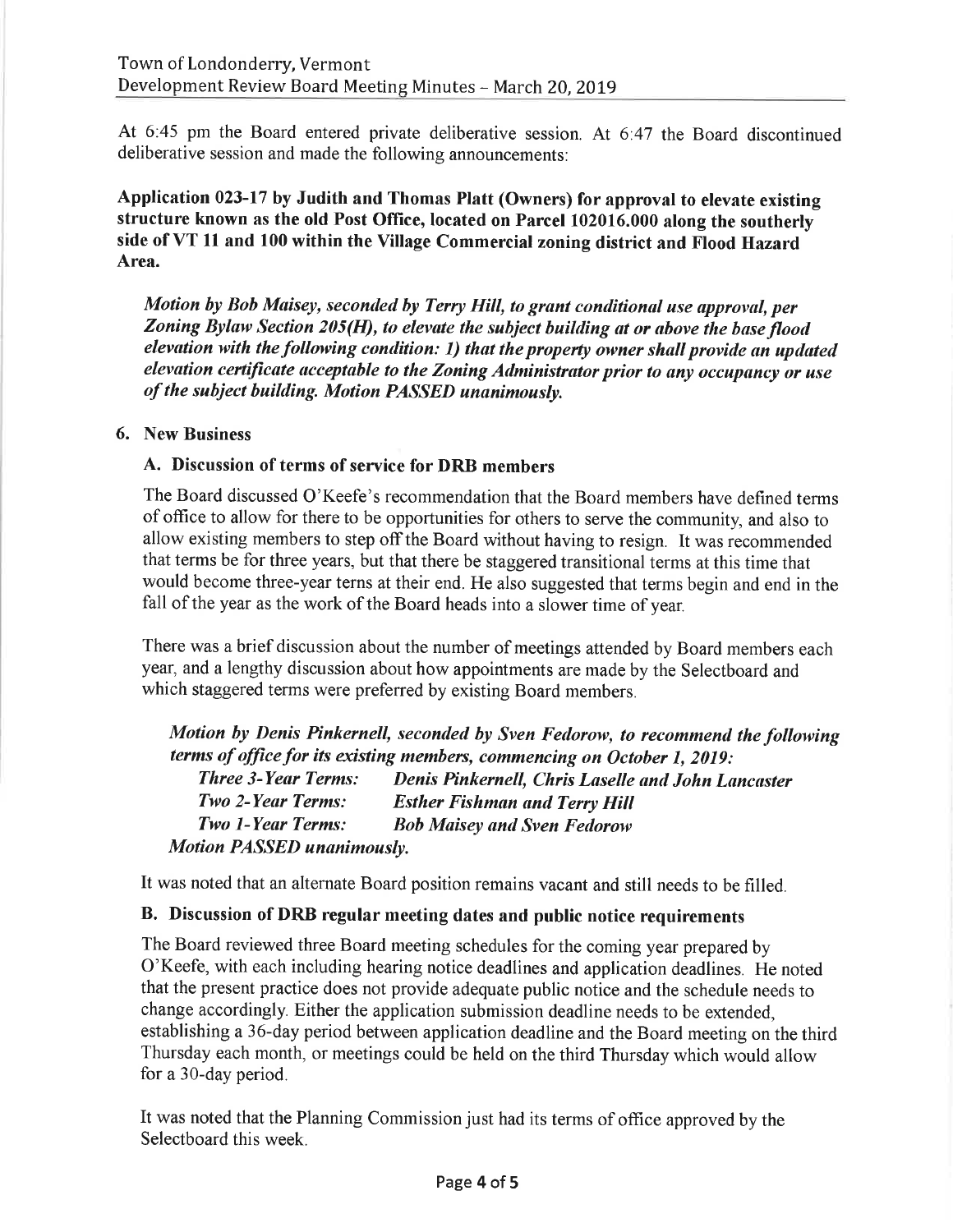The consensus of the Board was to continue to hold its meeting on the third Wednesday of the month, and to adopt a schedule that provides for notice 21 days before the meeting and application deadline 36 days before the meeting. The 2019 schedule adopted was as follows:

| Month      | <b>Meeting Date</b> | <b>Newspaper Posting</b> | <b>Newspaper Deadline</b> | <b>Application Deadline</b> |
|------------|---------------------|--------------------------|---------------------------|-----------------------------|
|            | Wednesday           | Wednesday                | Friday                    | Tuesday                     |
| <b>JAN</b> | January 16, 2019    | December 26, 2018        | December 21, 2018         | December 11, 2018           |
| <b>FEB</b> | February 20, 2019   | January 30, 2019         | January 25, 2019          | January 15, 2019            |
| <b>MAR</b> | March 20, 2019      | February 27, 2019        | <b>February 22, 2019</b>  | February 12, 2019           |
| <b>APR</b> | April 17, 2019      | March 27, 2019           | March 22, 2019            | March 12, 2019              |
| <b>MAY</b> | May 15, 2019        | April 24, 2019           | April 19, 2019            | April 9, 2019               |
| <b>JUN</b> | June 19, 2019       | May 29, 2019             | May 24, 2019              | May 14, 2019                |
| JUL        | July 17, 2019       | June 26, 2019            | June 21, 2019             | June 11, 2019               |
| <b>AUG</b> | August 21, 2019     | July 31, 2019            | July 26, 2019             | July 16, 2019               |
| <b>SEP</b> | September 18, 2019  | August 28, 2019          | August 23, 2019           | August 13, 2019             |
| <b>OCT</b> | October 16, 2019    | September 25, 2019       | September 20, 2019        | September 10, 2019          |
| <b>NOV</b> | November 20, 2019   | October 30, 2019         | October 25, 2019          | October 15, 2019            |
| <b>DEC</b> | December 18, 2019   | November 27, 2019        | November 22, 2019         | November 12, 2019           |
| <b>JAN</b> | January 15, 2020    | December 25, 2019        | December 20, 2019         | December 10, 2019           |

| 3rd Wednesdays*              | <b>Vermont Journal</b>     |  |
|------------------------------|----------------------------|--|
| at 5:30 PM                   | Ref: 24 VSA 4464(a)(1(A)   |  |
|                              | and 24 VSA 4303a           |  |
| * Unless otherwise indicated | (See also 1 VSA 138 & 174) |  |

Submit to: Zoning Administrator 100 Old School Street Londonderry, VT 05155

# C. Procedural matter for public hearing process

Sven Federow suggested that, prior to any public hearing and to show transparency and openness of the hearing process, Board members affirmatively state whether or not they have had ex-parte communications with interested parties to a matter under consideration. O'Keefe asked him if he could share with the Board any narrative that he can suggest.

# 7. Next regular meeting date - Wednesday, April 17, 2019 at 5:30pm.

# 8. Adjourn

The meeting was adjourned at 7:20 PM.

Respectfully submitted,

Shane O'Keefe, Zoning Administrator

Approyed on April 17, 2019

Esther Fishman, Co-Chair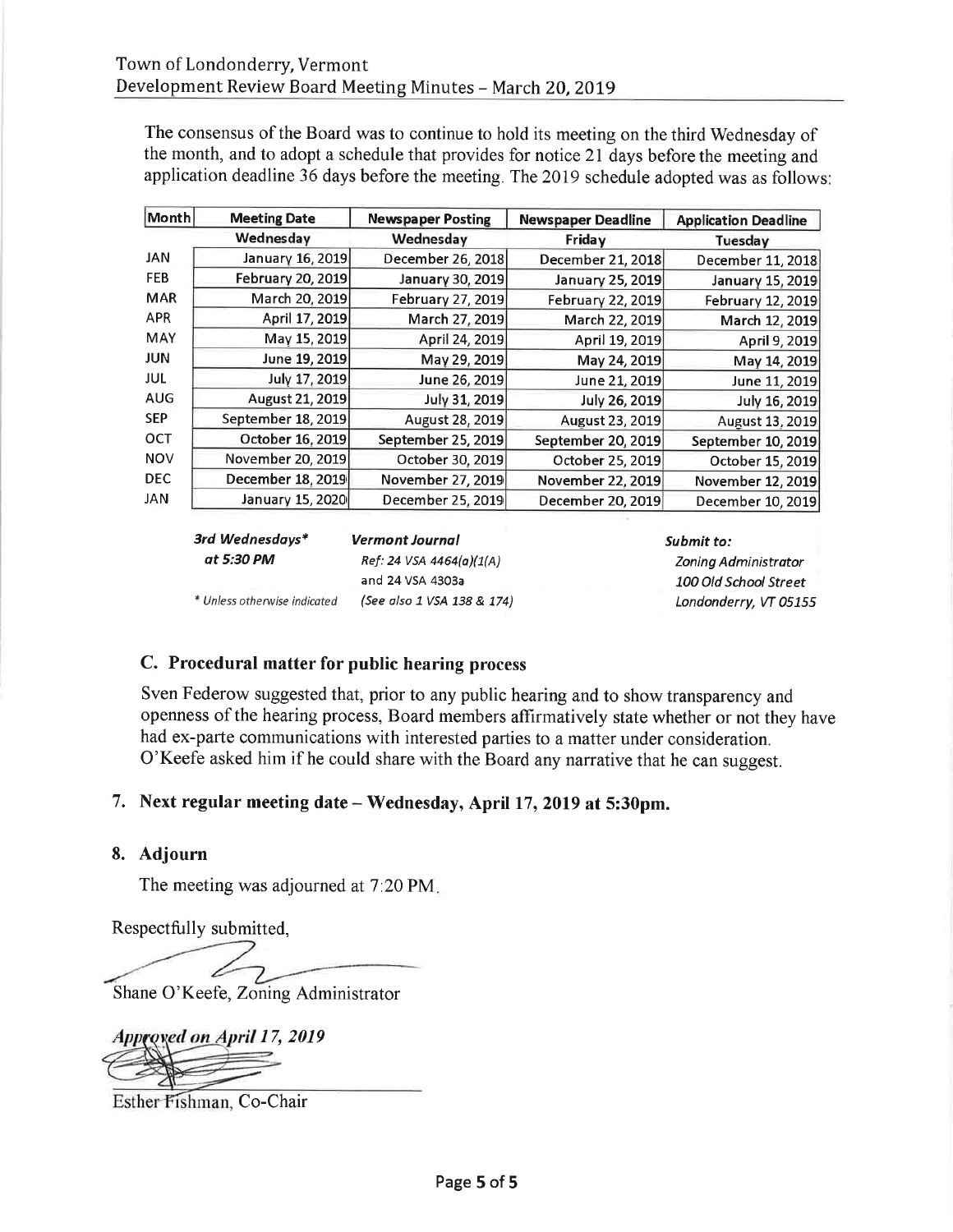#### **TOWN OF LONDONDERRY, VERMONT Development Review Board**

## **Findings and Decision**

## **Conditional Use Review Property of Judith and Thomas Platt, Old Post Office 2152 North Main Street VT Routes 11 & 100**

# **INTRODUCTION AND PROCEDURAL HISTORY**

- 1. This proceeding involves review of an application submitted by Judith and Thomas Platt, Owners, for approval to elevate an existing structure known as the old Post Office to 26 (twenty-six) inches above the Tropical Storm Irene flood elevation level. The structure is located at 2152 North Main Street on Parcel 102016.000 and situated within the Flood Hazard Overlay district of the 2009 Londonderry Zoning Bylaws, which requires Conditional Use Review in accordance with Bylaw Section 203 District Standards and Section 205 Flood Hazard Overlay District.
- 2. The application for the elevation of an existing structure only was received by the Zoning Administrator for the Town of Londonderry on 07/26/2017. A copy of the application is available at the Town Offices in Londonderry.
- 3. On 7/29/2017, notice of a public hearing for review of the Platt application was posted at the following places:
	- o The Londonderry Town Clerk's Office
	- o The Londonderry Post Office
	- o The South Londonderry Post Office
- 4. On 7/29/2017, a copy of the notice of public hearing was mailed to the Applicant/ Owner. The following adjoining property owners were notified by certified mail:

Scott and Rachel Febbie, 6135 VT Route 100, Londonderry, VT 05148 DJs Market LLC, PO Box 3, Londonderry, VT 05148 Apache Asset Management LLC, PO Box 250, Weston, VT 05161 Arapahoe Partners LLC, PO Box 250, Weston, VT 05161 George and Elaine Gordon. PO Box 1301, Manchester Center, VT 05255

- 5. On 8/2/2017, notice of a public hearing for the Platt application was published in the *Vermont Journal*.
- 6. The application was considered by the Board at a public hearing opened on 8/16/2017. Present through the proceedings were the following members of the Board: Esther Fishman (Co-Chair), Denis Pinkernell (Co-Chair), Terry Hill, Dwight Johnson, John Lancaster, and Bob Maisey. On 3/20/2019, the public hearing was closed.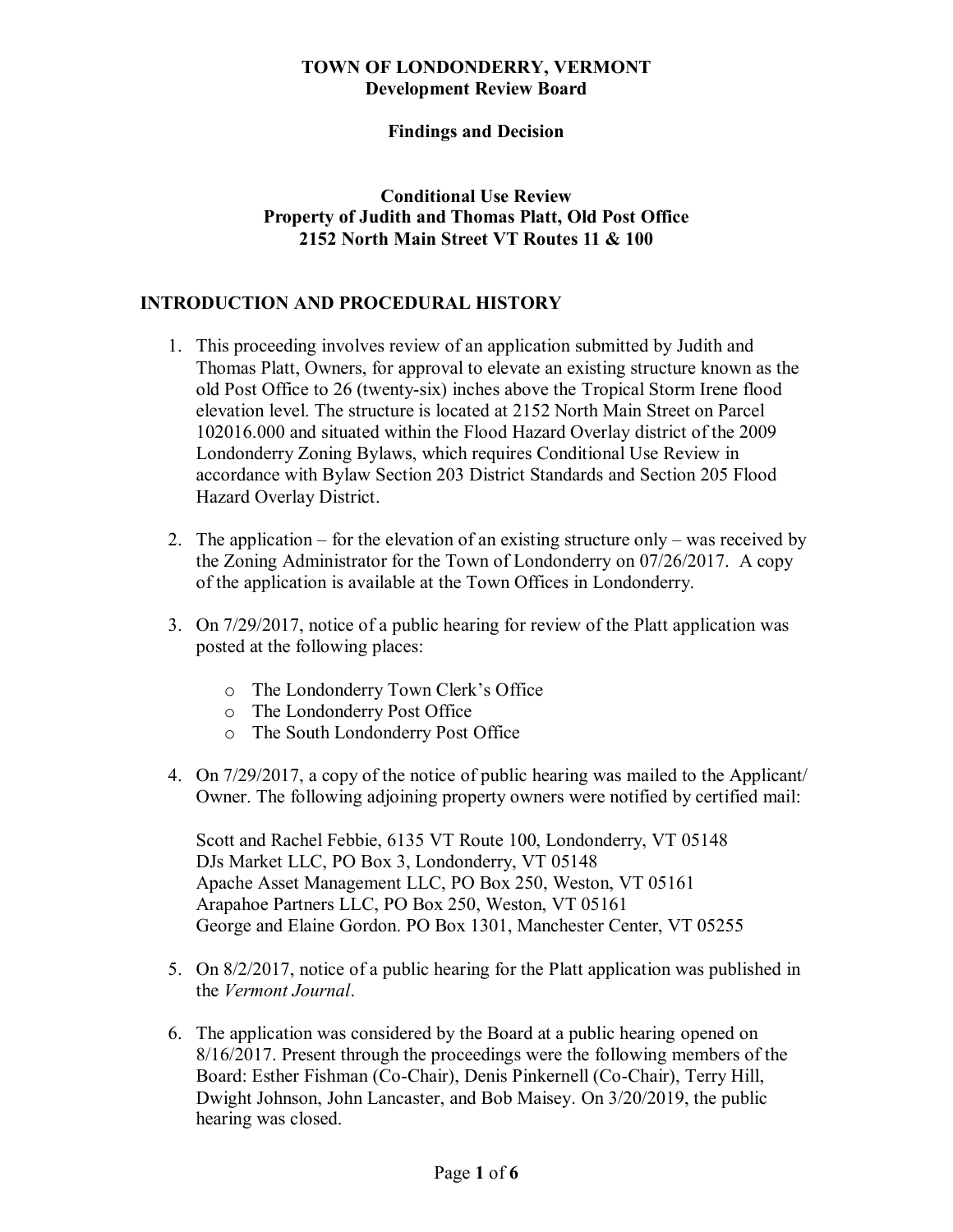7. During the proceedings, the following exhibits were submitted to the Board by the Owner/Applicant, along with the zoning permit application:

Exhibit 1: A" No-Rise" Analysis and Report for the West River in the vicinity of Derry Downtown, Londonderry, Vermont, prepared by: Beck Engineering PC, dated June 20, 2014, Revised August 1. 2014.

Exhibit 2: A sketch plan, excerpted from a Plat of a Survey of Lands of Thomas R. and Judith U. Platt, by Dauchy-Creamer Associates, dated May 1, 2013, Drawing NO: DC-0877, showing setbacks from the property lines to the old Post Office as hand drawn by Thomas Platt.

Exhibit 3: Elevation sheets of old Post Office and work shop (floor) Plan drawn to scale by Thomas Platt.

8. During the proceedings, the following exhibits relevant to the Platt application were received by the Town Administrator or Zoning Administrator and added to the Platt Elevation Project document records file:

Exhibit 4: Correspondence/Narrative from John Broker-Campbell, CFM, Regional Floodplain Manager, Department of Environmental Conservation, Watershed Management Division/Rivers Program, dated October 4, 2017, Subject: Substantial Improvement Application, 2152 North Main Street.

Exhibit 5: Elevation Certificate for Commercial Building 3-102016, VT Route 11, owned by Thomas and Judith Platt, certified by Kathleen A. Martin, Licensed Land Surveyor, expiration date, July 31, 2015 (establishes the pre-disaster elevation of the subject structure).

Exhibit 6: Record of Environmental Consideration, Determination of Categorical Exclusion for Elevation Project at 2152 Main Street, Londonderry, VT, FEMA HMGP-4022-VT, dated September 8, 2015.

Exhibit 7: Correspondence/ Narrative from Mathew Beck, PE, Beck Engineering, PC, dated February 13, 2019, Subject: Elevation of 2152 Main Street/FEMA-HMGP-4022-VT.

Exhibit 8: Correspondence via electronic mail from John Broker-Campbell including review and update of his previous guidance for proposed Platt Elevation Project as reflected in the approved Board meeting minutes of 9/20/2019.

These exhibits are available at the Town Office.

9. Thomas and Judith Platt, Owners/Applicants, discussed the proposed elevation project, designed to 'flood proof' a single-story building, formerly a Post Office, which they own and operate as an accessory 'workshop' for maintenance projects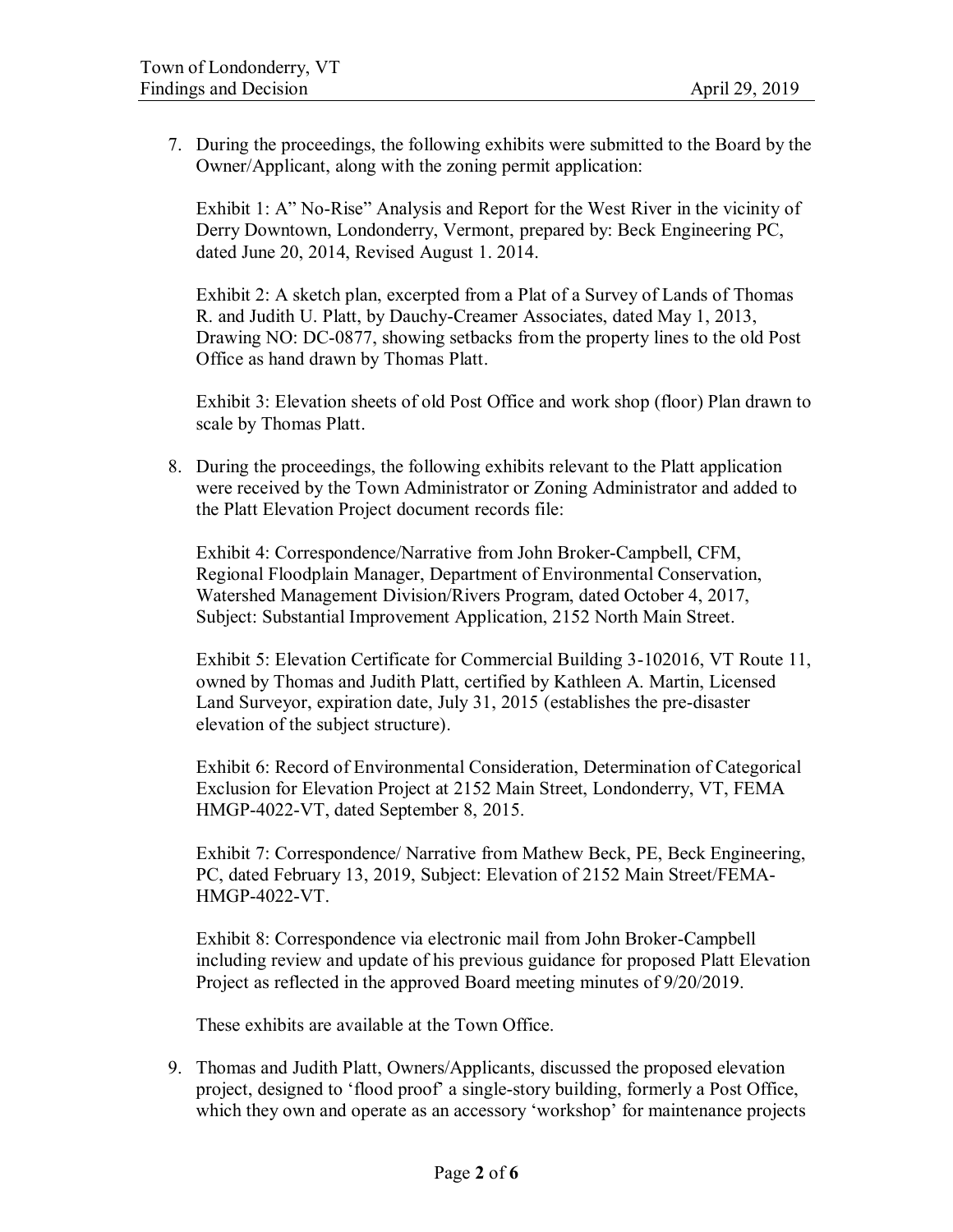related to their restaurant, market/deli/cafe and rental housing units located on the adjacent property.

The Platts explained that the former Post Office structure was significantly damaged in 2011 by flooding of the West River caused by Tropical Storm Irene. Mr. Platt stated that the proposed elevation project plan was approved for FEMA (Federal Emergency Management Agency) Disaster Relief and VT HMGP (Hazard Mitigation Grant Program) funding in 2015, to be completed in 2018. He said the plan provides for the structure to be elevated 4.5 (four and a half) feet which is 1 foot above flood level as required in the flood hazard area.

Mr. Platt confirmed that, once the elevation project is completed, he intends to continue the present use of the structure as a workshop with paints and flammable materials stored inside, no employees and no retail.

Mr. Platt testified that the project and application were originally developed with the assistance of the Windham Regional Commission, and both Londonderry's Town Administrator and Zoning Administrator. He said Beck Engineering Inc. prepared a technical report entitled 'No-Rise' Analysis for the elevation project, although he could not confirm whether it included all the information required for Conditional Use review. Mr. Platt acknowledged an unresolved issue with Beck Engineering regarding an overdue balance for the Analysis as being a possible problem with obtaining necessary information.

- 10. No one else appeared or spoke at the hearing on this date regarding the proposed Platt Elevation Project.
- 11. The Board acknowledged the unique nature and complexity of the project requiring careful review and consideration and decided to continue the hearing pending receipt of additional necessary information from the Platts.
- 12. The public hearing for the Platt Elevation Project was continued on each of the following dates: 9/20/2017, 10/18/2017, 11/15/2017 and 12/20/17. Over the course of the continued proceedings, multiple submittals and presentations were made.

John Broker-Campbell, VT Department of Environmental Conservation, Watershed Management Coordinator, appeared to discuss the Platt project with the Owner and the Board. Mr. Campbell's written determination with advisory comments was subsequently delivered for the record to Acting Zoning Administrator Sharon Crossman on October 4, 2017. (See Exhibit 4)

Mr. Campbell also recommended to the Board some possible conditions to consider in review of local projects located within flood hazard areas: to require an 'as built' of the completed project with confirmation by a certified engineer that the project conforms with all specifications, particularly related to base flood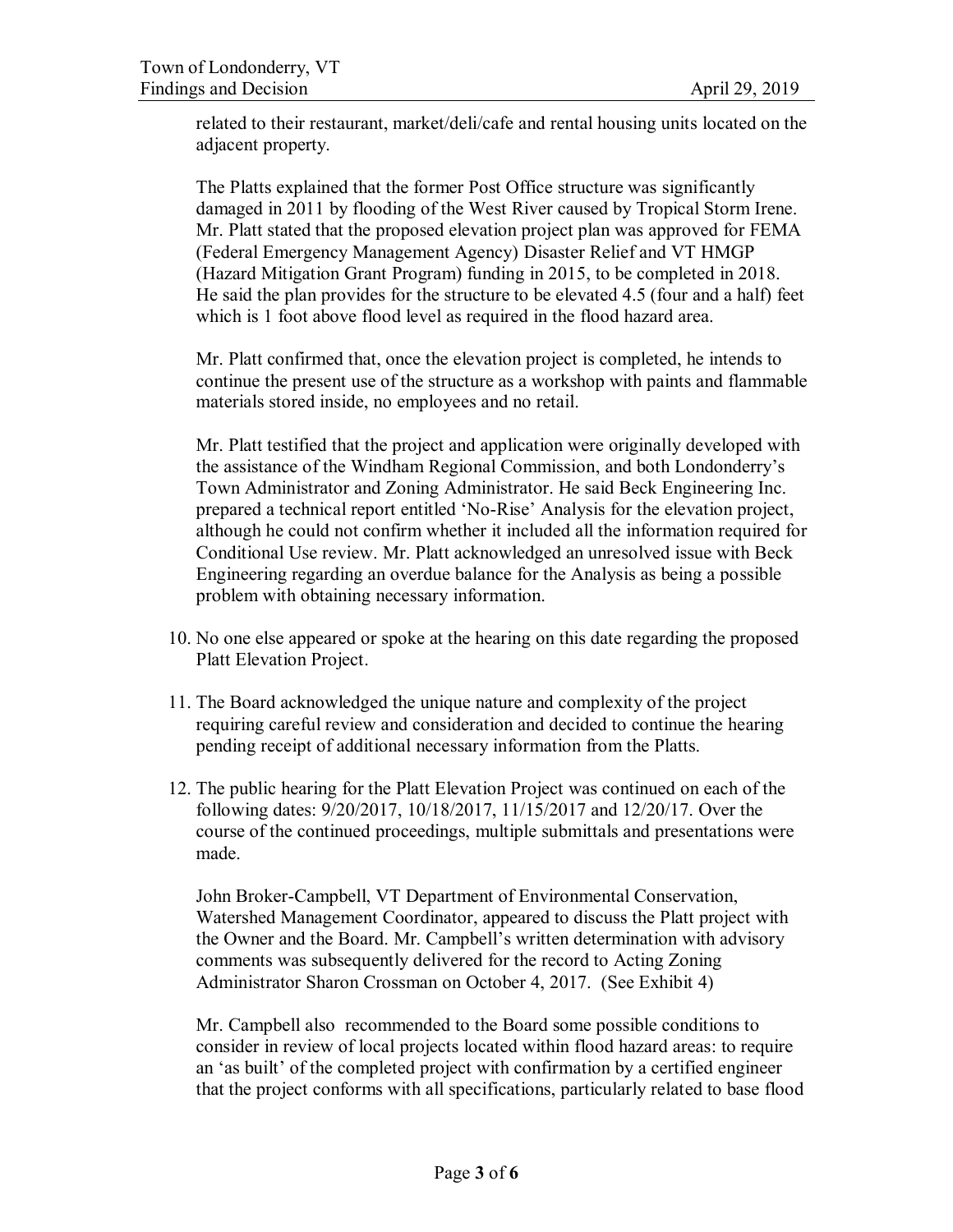elevation, as part of Bylaw Section 205 (P) (2) Recordkeeping; and to consult with an attorney prior to considering or issuing a variance in any FHA.

Mr. Platt provided the Board with specific construction details regarding the elevation project including: existing basement to be back-filled with bank run gravel prior to addition of several courses of concrete block; existing floor to be torn out and replaced with 6mil poly and 4 square mesh; concrete slab to have gas-fired radiant heat lagged in along with the underground propane line to existing propane tanks and piping to existing septic tank and leach field serving the building.

Mr. Platt mentioned that the loading dock was removed, two exterior lighting fixtures will stay with no additional lighting proposed at this time. Regarding the 'crawl space,' he stated that when the project is complete, the structure will rest on a concrete slab over the filled basement, leaving no crawl space, per the terms of the FEMA /HMPG agreement.

Mr. Platt indicated several times to the Zoning Administrator that the required engineering certification for specific applicable flood hazard standards was forthcoming. In fact, the record indicates that as of December 2017 such information had still not materialized, resulting in the cancellation of the hearing scheduled for continuation on 12/20/2017. The Development Review Board records further indicate that the Platt Elevation Project was not discussed again by the Board until 2019.

- 13. In January and February of 2019, new Town Administrator/Zoning Administrator Shane O'Keefe assisted in the resolution of several issues that stalled the Platt Elevation Project during 2018.
- 14. John-Broker Campbell confirmed via electronic mail on 2/12/2019 that the previously issued comments and recommendations of October 4, 2017, as reflected in the VT DEC Development Review Checklist, remain valid for the Platt Elevation Project as is, with no need for update, since the project plans are unchanged.
- 15. On 2/13/2019, Matt Beck of Beck Engineering submitted a narrative with 2 (two) drawings attached entitled 'Elevation of 2152 Main St/ FEMA-HMGP-4022-VT to the Zoning Administrator on behalf of the Platts to satisfy the need to certify compliance with Londonderry's Special Flood Hazard Zoning Regulations Section 205.
- 16. On 3/5/2019, the public hearing for the Platt Elevation Project was warned for 3/20/2019 and notice of public hearing was mailed to the Owner and adjoining property owners by certified mail. On 3/6/2019, notice of a public hearing for the Platt application was published in the *Vermont Journal*.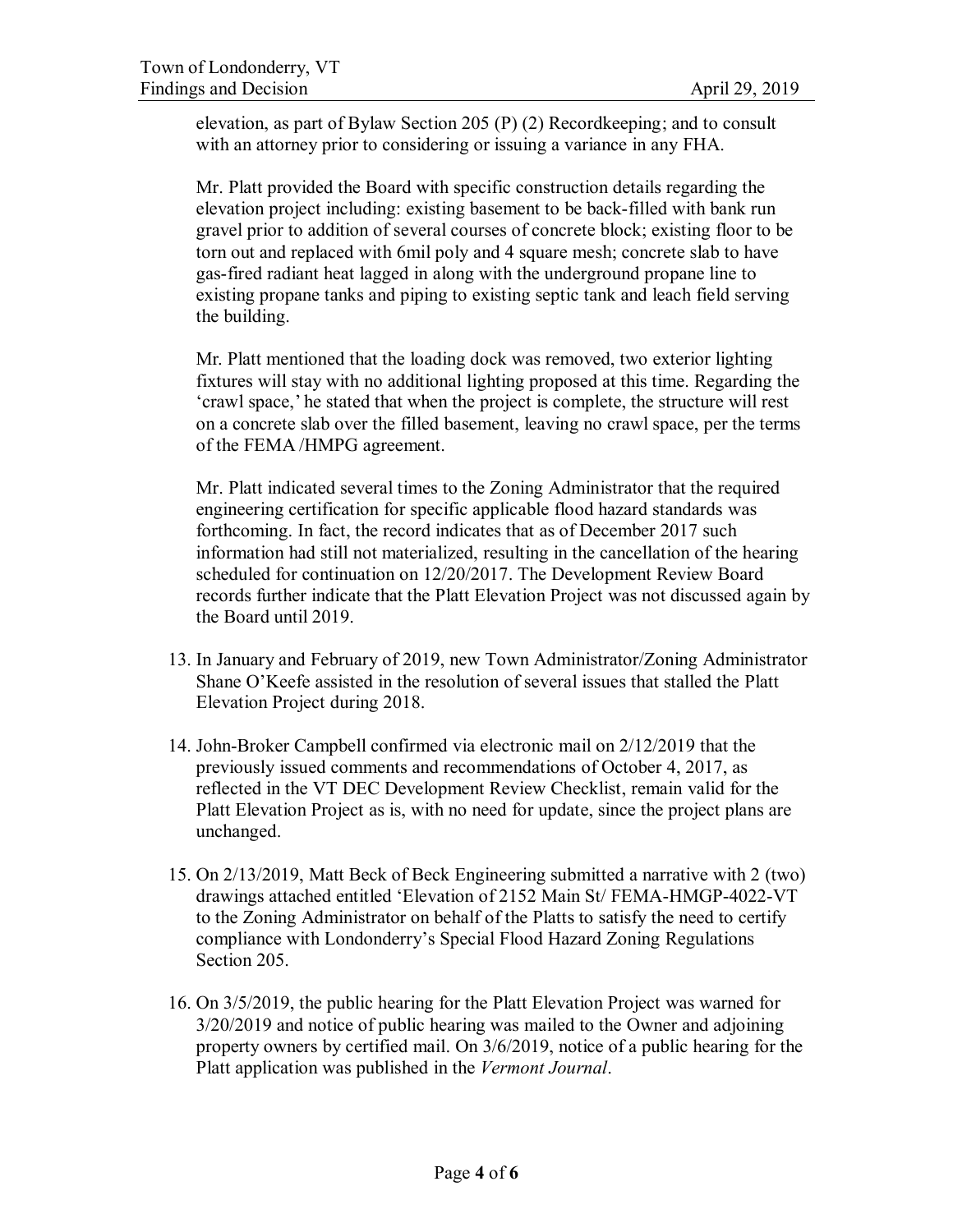- 17. At a public hearing opened on 3/20/2019, Application 023-17 by Judith and Thomas Platt was considered by the Board. Present through the proceeding were the following members of the Board: Esther Fishman (Co-Chair), Denis Pinkernell (Co-Chair), Terry Hill, Dwight Johnson, John Lancaster, and Bob Maisey. Also present on this date were the Platts and Matt Beck, P.E.
- 18. During his testimony, Matt Beck, P.E. reviewed in detail with the Board his written narrative and associated drawings dated 2/13/2019 of the Platt Elevation Project as they address compliance with Section 205 of the Zoning Bylaw floodplain regulations. The Board and Matt Beck agreed that some subsections of these regulations were not applicable to this project.
- 19. On 3/20/2019, the public hearing was closed. After deliberative session that evening, the Board approved a decision on the application with conditions.

# **FINDINGS**

Based on the application, exhibits, testimony at the hearing by Thomas and Judith Platt, Mathew Beck, P.E., Principal of Beck Engineering, and other evidence presented, the Board makes the following findings:

- 1. The Owner of Record of Parcel 102016.000, located at 2152 VT Route 11 & 100, is Thomas and Judith Platt ("Owner"), per a deed recorded in Book 48, Page 598 of the Londonderry Land Records.
- 2. The property is in the Village Commercial Zoning District as described on the Town of Londonderry Zoning Map and Article II of the Bylaw and located in the mapped Flood Hazard Overlay district.
- 3. In this application, the Owner seeks approval to elevate an existing single-story structure known as the old Post Office for the purpose of mitigating damage to the structure from future flooding events.
- 4. The property was flooded during the Tropical Storm Irene in August 2011. The project is funded with Hazard Mitigation Grant Program funding offered by FEMA to mitigate property with a documented history of flood damage and that meets a standardized cost/benefit ratio. According to separate, previously executed agreements, the Town is a subrecipient of the grant and is required to manage the project and the grant funding. The Owner is fully responsible for the 25% match of the project costs.
- 5. The former and intended continued use of the property is described by the Owner as a workshop to accommodate their neighboring commercial businesses, potentially involving storage of flammable materials including paints. The current use of the structure as a workshop is a change of use from former use of the structure as a Post Office. This proceeding does include consideration of a change of use, which may require a local zoning permit unless an existing one is found.